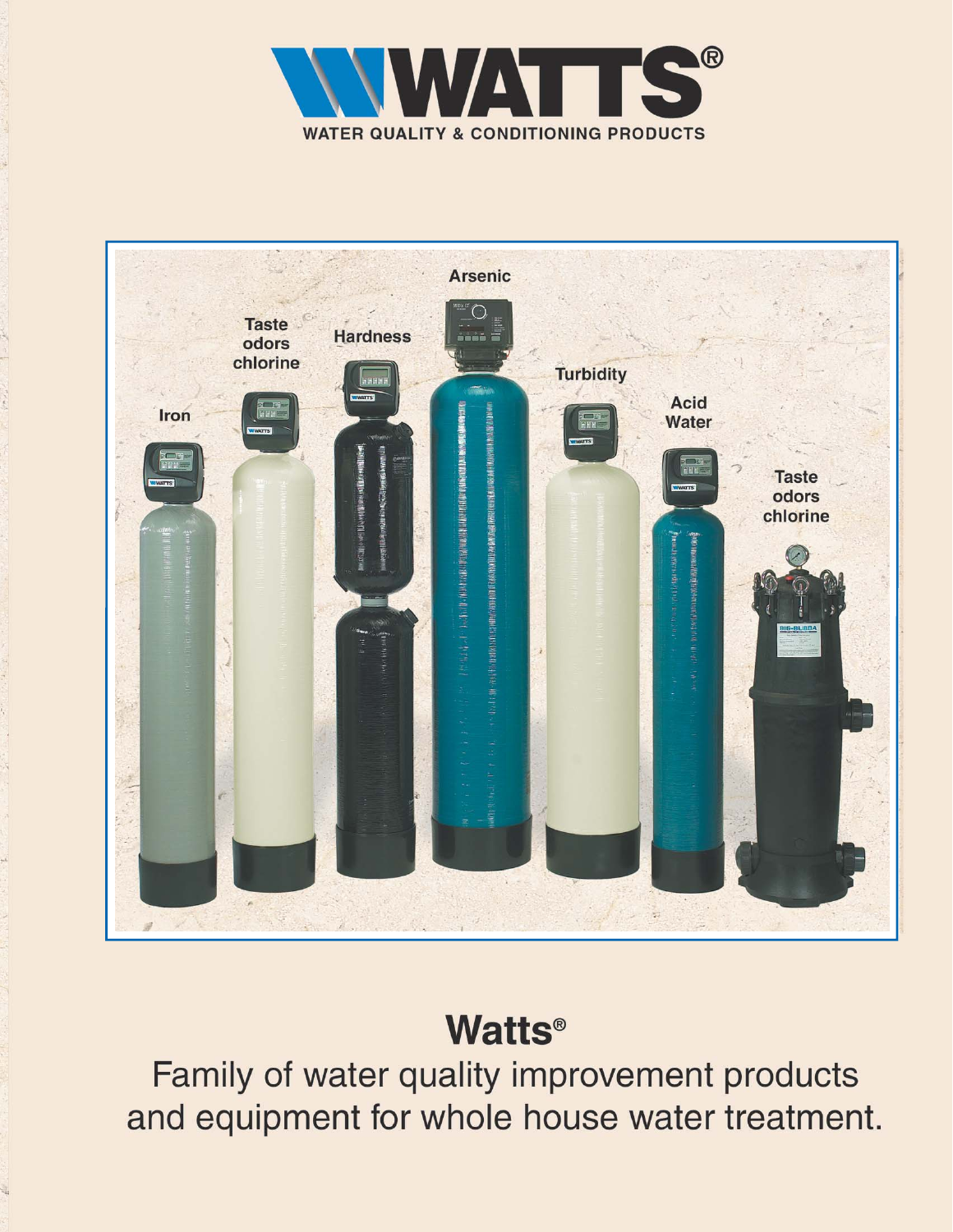# Whole house water quality problems.



### The continuous water cycle . . .

Nature intended us to have high quality water. This is why we have the *continuous water* cycle, whereby water from our oceans, rivers, lakes and streams falls to the ground as rain or snow and becomes filtered as it seeps through the earth's surface. As the water works its way through the ground, however, it picks up minerals by dissolving limestone, causing water hardness. Water may also come into contact with iron, manganese, Arsenic and other contaminants, which cause additional water treatment problems.

The chart below lists typical whole house water quality problems and indicates which equipment effectively corrects any problems you may have in your home.

| <b>Water Quality</b><br><b>Problems</b> | <b>Symptoms</b>                                                                                                                                                                                                                                                                                            | <b>Recommended</b><br><b>Equipment</b>           |
|-----------------------------------------|------------------------------------------------------------------------------------------------------------------------------------------------------------------------------------------------------------------------------------------------------------------------------------------------------------|--------------------------------------------------|
| <b>Hardness</b>                         | Mineral deposits on dishes and glassware; stiff, dingy<br>laundry; high soap usage and need for fabric softeners; dry,<br>itchy skin and scalp; unmanageable hair; extra work to remove<br>soap curd on bathtubs and shower stalls; high energy costs<br>due to scale build-up in pipes and on appliances. | Water Softener.                                  |
| Chlorine, foul<br>odors and tastes      | Chlorine taste; foul odors; damage to hair; itchy skin.                                                                                                                                                                                                                                                    | Backwashing<br>filter using<br>activated carbon. |
| Iron &<br>Manganese                     | Unpleasant metallic tastes; rust particles; staining on<br>plumbing fixtures; red water; odors.                                                                                                                                                                                                            | Iron filter.                                     |
| Turbidity                               | Cloudy water; sediment, sand, silt and rust particles.                                                                                                                                                                                                                                                     | Media filter.                                    |
| Acidic water<br>(low pH)                | Green stains on bathroom sinks and other porcelain<br>surfaces; blue green water. (Acidic water may cause<br>corrosion of pipes & plumbing fixtures.)                                                                                                                                                      | Acid neutralizer<br>using Calcite.               |
| Tannin                                  | Brownish, tea colored water; musty odors.                                                                                                                                                                                                                                                                  | Tannin filter.                                   |
| Arsenic                                 | A naturally occurring element found in ground water, Arsenic<br>is a carcinogen at high concentrations, and the EPA reports<br>Arsenic may cause adverse health effects in low<br>concentrations. Testing for Arsenic is highly recommended.                                                               | Arsenic<br><b>Reduction</b><br>System.           |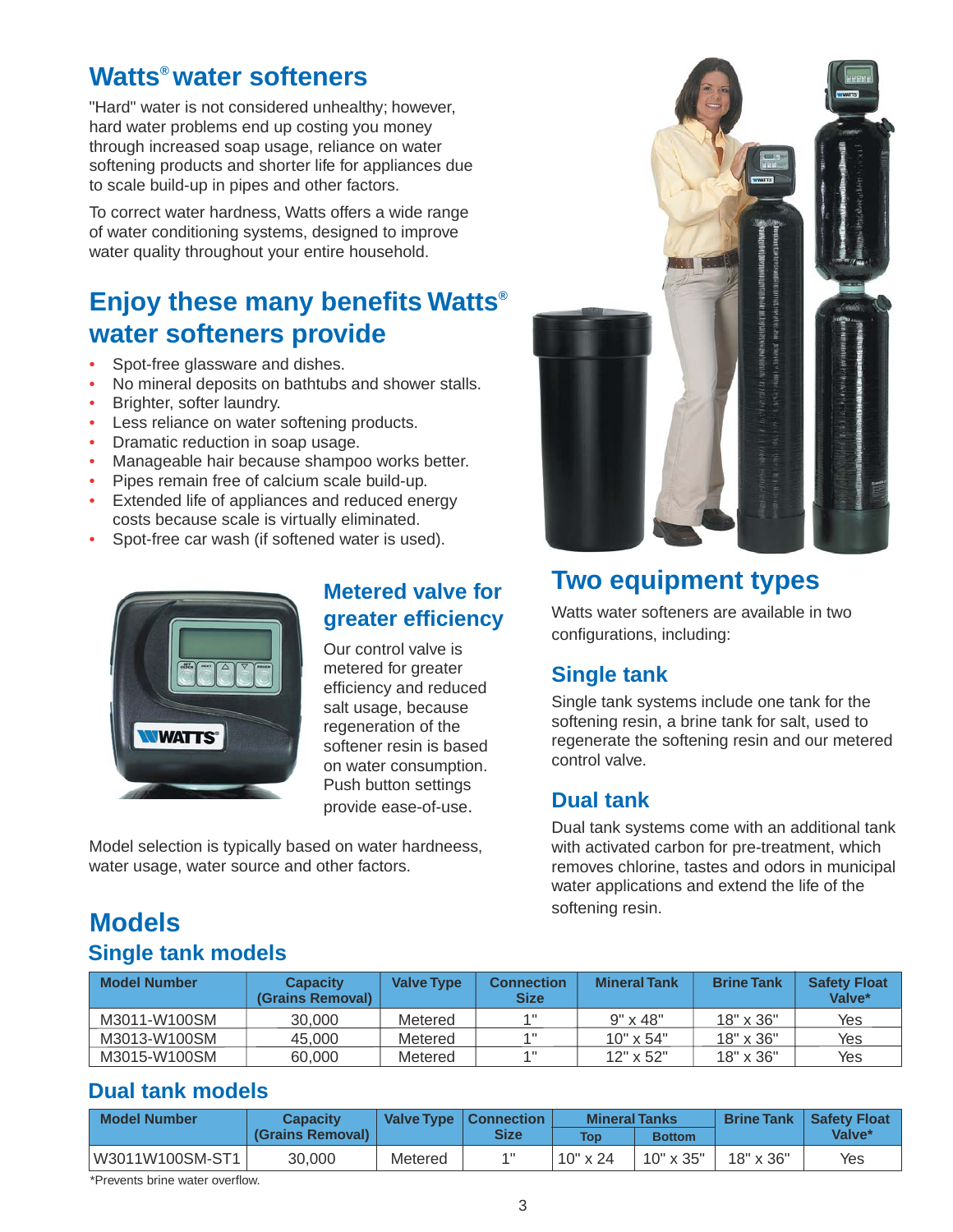

### **Watts® whole house filters for chlorine, taste, odor and sediment reduction**

Watts activated carbon filters are highly popular because they correct a wide range of water quality problems, by removing chlorine, tastes, odors and sediment.

### **Benefits**

- Great tasting water from every tap in your house!
- No bad tastes!
- No foul odors!
- Crystal clear water for drinking, bathing and cooking!
- User-friendly equipment.
- Low maintenance due to automatic operation.

### **Models**

| <b>Part Number</b> | Valve            | <b>Mineral</b><br><b>Tank Size</b> | <b>Media</b><br><b>Cubic Ft.</b> | <b>Gravel</b><br>(Lbs) | <b>Service Flow</b><br>(GPM) | <b>Drop</b><br>(PSI) | (GPM) | <b>Back Wash Floor Space</b><br><b>LxWxH</b> |
|--------------------|------------------|------------------------------------|----------------------------------|------------------------|------------------------------|----------------------|-------|----------------------------------------------|
| NC09-W100F         | <b>Timeclock</b> | 9X48                               | 1.0                              | 10                     |                              | < 15                 | 4.2   | 16X10X55                                     |
| <b>NC10-W100F</b>  | <b>Timeclock</b> | 10X54                              | 1.5                              | 10                     | 6                            | < 15                 | 5.3   | 16X11X62                                     |
| NC12-W100F         | <b>Timeclock</b> | 12X52                              | 2.0                              | 20                     |                              | < 15                 | 7.5   | 17X13X60                                     |
| <b>NC14-W100F</b>  | <b>Timeclock</b> | 14X65                              | 3.0                              | 40                     | 11                           | < 15                 | 10    | 18X15X74                                     |
| <b>NC16-W100F</b>  | Timeclock        | 16X65                              | 4.0                              | 50                     | 14                           | < 15                 | 11    | 20X17X74                                     |
| <b>NC21-W100F</b>  | <b>Timeclock</b> | 21X62                              | 5.0                              | 100                    | 2                            | < 15                 | 25    | 22X23X70                                     |

### **Whole house filters for sediment reduction with high efficiency Micro-Z™ filter media.**

Watts filtration systems for sediment use our high performance Micro-Z filter media to provide increased loading capability and higher service flow rates. Micro-Z's unique Zeolite structure offers increased porosity to outperform conventional sand filters by reducing water consumption. The need to backwash is dramatically reduced!

### **Features & benefits**

- Uses Micro-Z™ for increased solids loading.
- Unique structure allows for higher flow rates.
- Reduces water consumption because the need to backwash is dramatically reduced.
- Reliable equipment, designed for long-term service.



### **Models**

| <b>Part Number</b> | Valve            | <b>Mineral</b><br><b>Tank Size</b> | <b>Media</b><br><b>Cubic Ft.</b> | (Lbs) | <b>Gravel Service Flow</b><br>(GPM) | <b>Drop</b><br>(PSI) | <b>Back Wash</b><br>(GPM) | <b>Floor Space</b><br><b>LxWxH</b> |
|--------------------|------------------|------------------------------------|----------------------------------|-------|-------------------------------------|----------------------|---------------------------|------------------------------------|
| NM09-W100F         | <b>Timeclock</b> | 9X48                               | 1.0                              | 10    | 5/9                                 | < 15/25              | 5.3                       | 16X10X55                           |
| NM10-W100F         | Timeclock        | 10X54                              | 1.5                              | 10    | 7/10                                | < 15/25              | 7.5                       | 16X11X62                           |
| NM12-W100F         | Timeclock        | 12X52                              | 2.0                              | 20    | 9/15                                | < 15/25              | 11                        | 17X13X60                           |
| NM14-W100F         | <b>Timeclock</b> | 14X65                              | 3.0                              | 40    | 13/21                               | < 15/25              | 15                        | 18X15X74                           |
| NM16-W100F         | Timeclock        | 16X65                              | 4.0                              | 50    | 17/28                               | < 15/25              | 25                        | 20X17X74                           |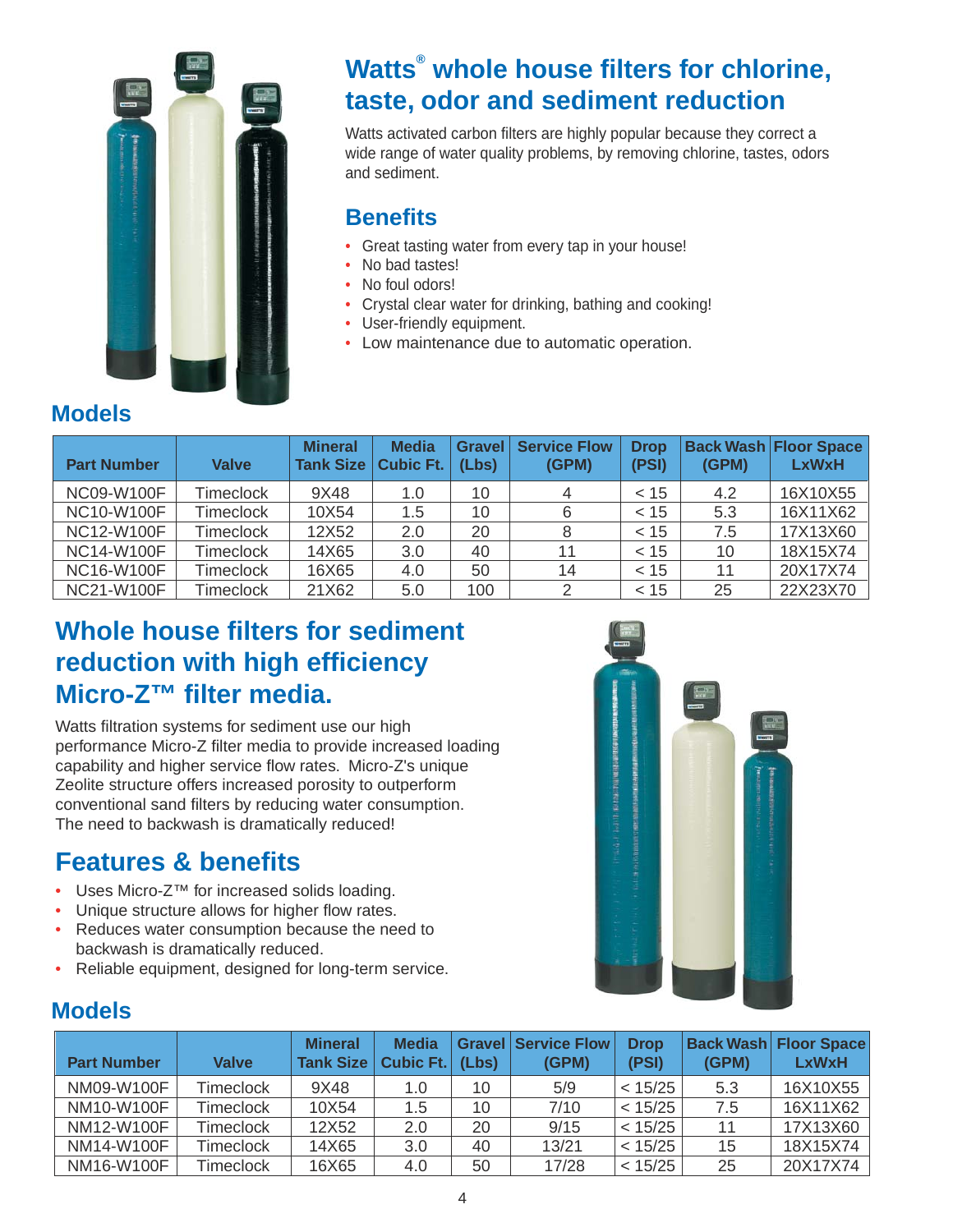### **Watts® whole house filters for iron and manganese reduction**

Iron is one of the most common elements found in nature, and most ground waters contain a measurable amount of iron. Iron stains bathtubs, toilets, sinks, driveways and it will even stain the side of your house in sufficient concentrations. Watts offers two media types to remove iron in point-of-entry applications.

### **Two media types**

#### **FILOX™**

A non-chemical oxidizing media to reduce Iron.

#### **Greensand-Plus™**

An enhanced version of the traditional medium to remove iron from water.

#### **Filox™ system advantages**

- Highest flow rate of any iron removal media.
- No oxidizing chemicals needed for regeneration.
- High efficiency with 80% manganese dioxide for enhanced performance and capacity.
- Effective, from 5.0 to 9.0 pH.
- System is easy to program, with 10 pre-programmed regeneration cycles to optimize water treatment.

#### **Greensand-Plus™ system advantage**

- Lower backwash requirements.
- Known saturation capacity.
- Higher temperatures and differential pressures than traditional Manganese Greensand.
- Greensand-Plus is also used for radium reduction.
- User friendly, low maintenance electronic time clock valve.



#### **Note:**

The use of chemicals and oxidizers, such as chlorine, potassium permanganate and oxygen may be required for both systems to provide the optimal treatment for Iron, Hydrogen Sulfide and Manganese.

### **Filox™ models**

| <b>Part Number</b> | <b>Valve</b>     | <b>Mineral</b><br><b>Tank Size</b> | <b>Media</b><br><b>Cubic Ft.</b> | (Lbs) | <b>Gravel Service Flow</b><br>(GPM) | <b>Drop</b><br>(PSI) | (GPM) | <b>Back Wash Floor Space</b><br><b>LxWxH</b> |
|--------------------|------------------|------------------------------------|----------------------------------|-------|-------------------------------------|----------------------|-------|----------------------------------------------|
| NF09-W100F         | Timeclock        | 9X48                               | 1.0                              | 10    | 6                                   | < 15                 | 5.3   | 16X10X55                                     |
| NF10-W100F         | <b>Timeclock</b> | 10X54                              | 1.5                              | 10    | 9                                   | ~< 15                | 7.5   | 16X11X62                                     |
| NF12-W100F         | Timeclock        | 12X52                              | 2.0                              | 20    | 12                                  | ~< 15                | 10    | 17X13X60                                     |
| NF14-W100F         | Timeclock        | 14X65                              | 3.0                              | 40    | 18                                  | < 15                 | 15    | 18X15X74                                     |
| NF16-W100F         | Timeclock        | 16X65                              | 4.0                              | 50    | 24                                  | < 15                 | 20    | 20X17X74                                     |
| NF21-W100F         | <b>Timeclock</b> | 21X62                              | 5.0                              | 100   | 27                                  | < 15                 | 25    | 22X23X70                                     |

### **Greensand Plus™ models**

| <b>Part Number</b> | <b>Valve</b>     | <b>Mineral</b><br>Tank Size | <b>Media</b><br>Cubic $Ft.$ | (Lbs) | <b>Gravel Service Flow</b><br>(GPM) | <b>Drop</b><br>(PSI) | (GPM) | <b>Back Wash Floor Space</b><br><b>LxWxH</b> |
|--------------------|------------------|-----------------------------|-----------------------------|-------|-------------------------------------|----------------------|-------|----------------------------------------------|
| NGP09-W100F        | Timeclock        | 9X48                        | 1.0                         | 10    |                                     | < 15                 | 5.3   | 16X21X55                                     |
| <b>NGP10-W100F</b> | Timeclock        | 10X54                       | 1.5                         | 10    |                                     | ~< 15                | 7.5   | 16X22X62                                     |
| NGP12-W100F        | Timeclock        | 12X52                       | 2.0                         | 20    | 5                                   | < 15                 | 10    | 17X24X60                                     |
| <b>NGP14-W100F</b> | Timeclock        | 14X65                       | 3.0                         | 40    | 6                                   | < 15                 | 12    | 18X15X74                                     |
| <b>NGP16-W100F</b> | Timeclock        | 16X65                       | 4.0                         | 50    |                                     | ~< 15                | 20    | 20X17X74                                     |
| NGP21-W100F        | <b>Timeclock</b> | 21X62                       | 5.0                         | 100   | 12                                  | < 15                 | 25    | 22X23X70                                     |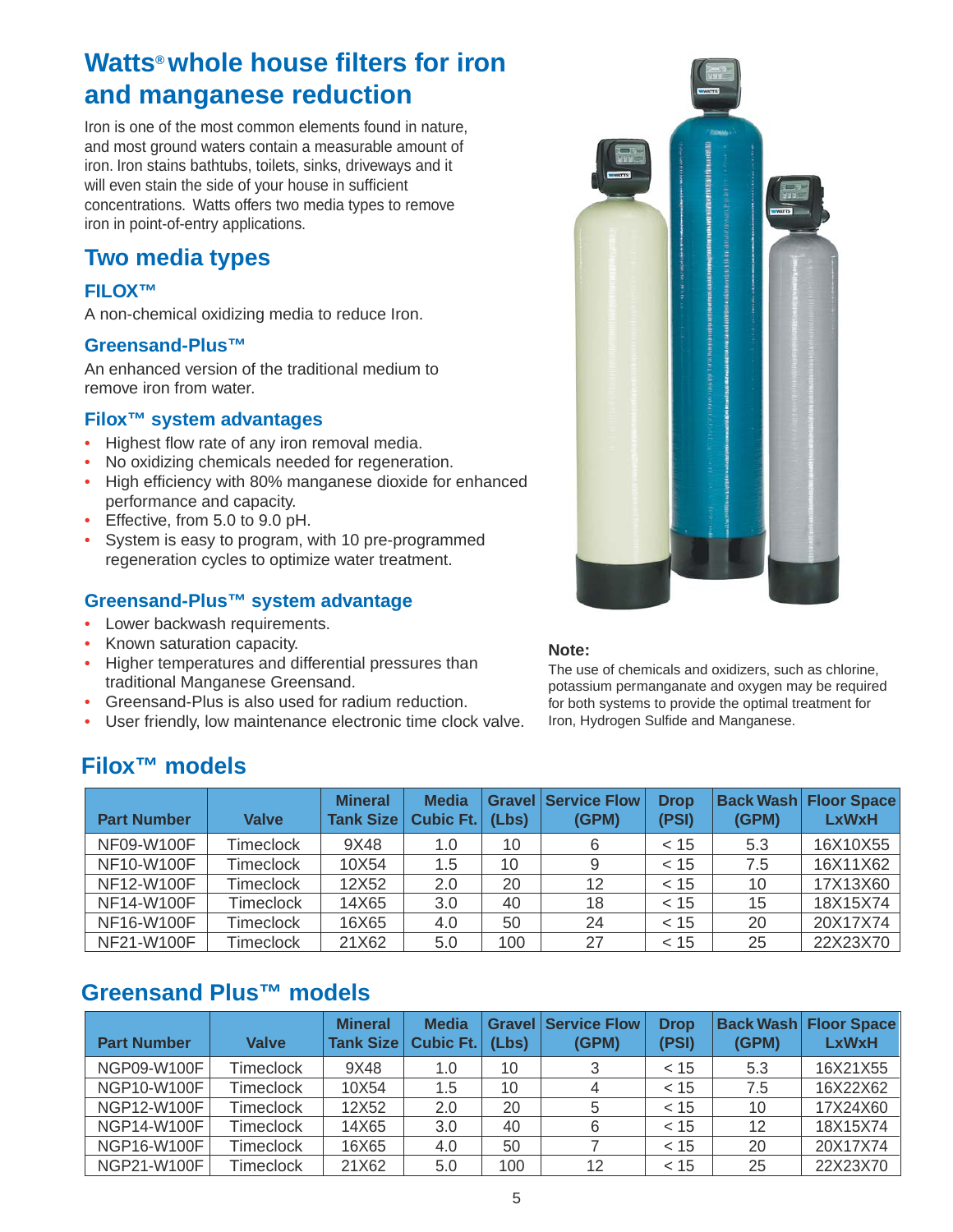

### **Watts™ whole house filters for Arsenic reduction using highly effective MEDIA G2R® for exceptional performance.**

Arsenic is a naturally occurring element found in ground water in may parts of the world. The World Health Organization and the U.S. EPA recognize Arsenic as a carcinogen and have determined it may cause long-term adverse health effects in concentrations above 10 ppb.



**Arsenic concentration map for the United States**

### **Media G2R®**

Media G2R® uses a patented process, whereby two components are combined to produce a unique water treatment media, which outperforms conventional Arsenic reduction materials. Media G2R® advantages are as follows:

- Adsorbs both Arsenic III and IV.
- NSF standard 61 certified.
- Performs over a wide range of pH, up to 8.
- Long life expectancy to reduce costs.
- Proven results!





**Electronic control**

A control valve with special electronics is used to determine when capacity has been reached. This provides assurance only safe water is being provided by the system.

#### **Models**

| <b>Model Number</b> | <b>Design Flow Rate</b><br>(GPM) | <b>Mineral</b><br><b>Tank</b> | <b>Media</b><br>Cu. Ft. |
|---------------------|----------------------------------|-------------------------------|-------------------------|
| WARS10R             | 3.75                             | $10" \times 54"$              | 1.5                     |
| WARS12R             |                                  | $12" \times 52"$              |                         |
| WARS14R             | 7.5                              | $14" \times 65"$              |                         |

Note: Systems come fully assembled with media installed.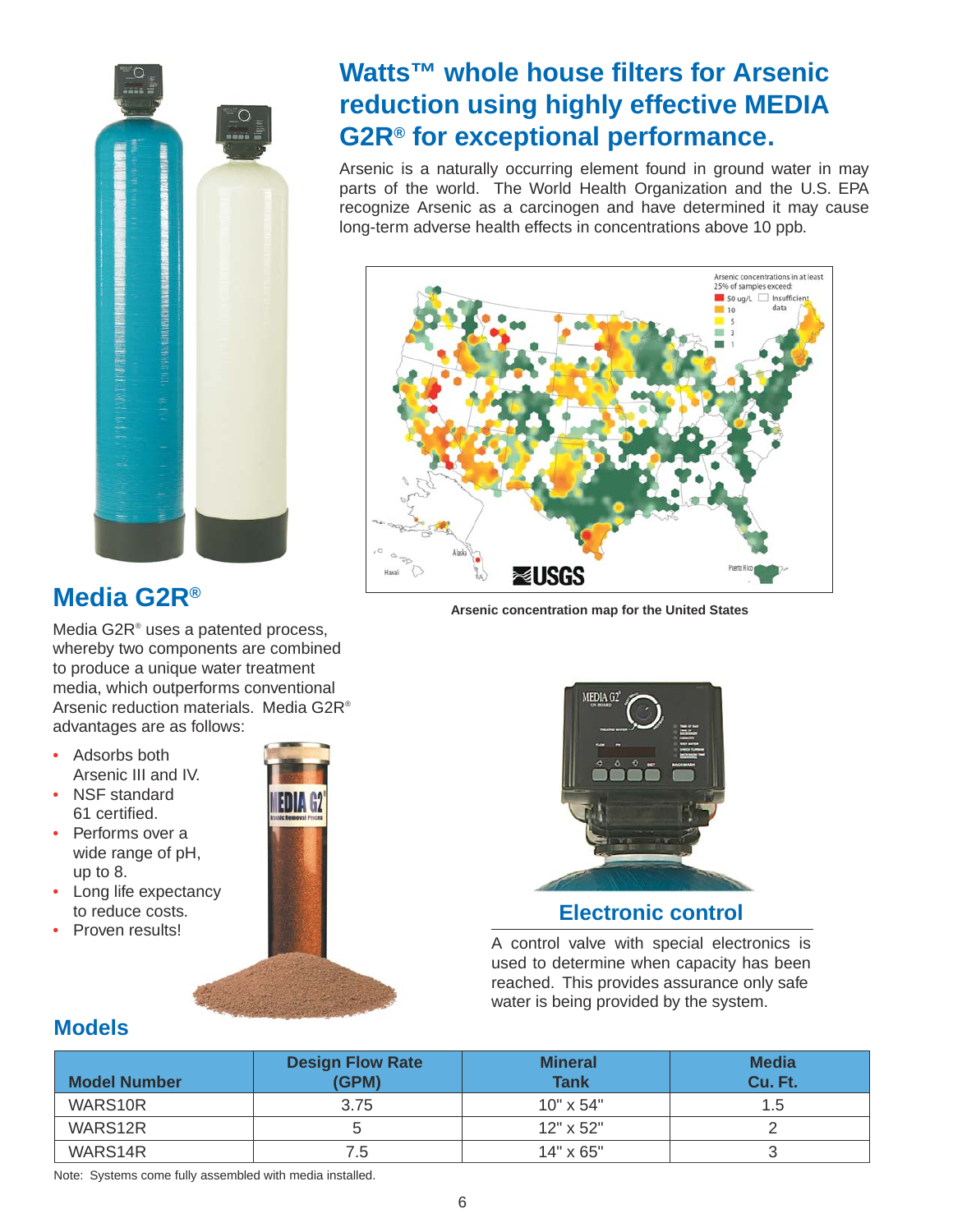### **Additional Watts® whole house water treatment systems**

| <b>Application</b> | <b>Problems</b>       | <b>Model</b><br><b>Number</b>                                          | <b>Control</b><br>Valve | <b>Mineral</b><br><b>Tank</b> | <b>Media</b><br><b>Cubic Ft.</b> | <b>Dome</b><br>hole |  |  |
|--------------------|-----------------------|------------------------------------------------------------------------|-------------------------|-------------------------------|----------------------------------|---------------------|--|--|
| Acidic water       | Low pH                | NN10-W100F                                                             | <b>Timeclock</b>        | $10" \times 54"$              | 1.5                              | Yes                 |  |  |
|                    | Green stains          | NN12-W100F                                                             | <b>Timeclock</b>        | $12" \times 54"$              | 2                                | Yes                 |  |  |
| Tannin             | Discoloration (brown) | Applications vary from one geographic area to another, your authorized |                         |                               |                                  |                     |  |  |
|                    | Odors                 | Watts dealer will consult the factory for recommendations.             |                         |                               |                                  |                     |  |  |

We offer the following systems for specialty applications:

## **Drinking water systems**

Your Watts authorized dealer can provide you with a full range of water quality improvement products for drinking water applications. This equipment includes reverse osmosis systems, ultraviolet light disinfectant systems, the Watts<sup>®</sup> microbiological filter, under counter filters, whole house cartridge filters, whole house ROs and pre and post filters.



Under counter model.

**Reverse Osmosis Systems** Recognized as the best technology to remove the widest spectrum of drinking water contaminants. Under counter and whole house models are available.



Whole house model.



**The Watts® Microbiological Filter** Performance validated by independent lab. Removes bacteria, cysts, virus, chlorine, taste and odors. Certified to NSF Standard 42.

#### **Big-Bubba® cartridge filter**



Non-electric, non-metallic whole house filter for sediment, chlorine, taste and odor.

WAITS

#### **Hydro-Safe® UV systems for disinfection**

Popular in rural areas and when chlorine disinfection may not be adequate to reduce bacteria, e-coli and other harmful contaminants. Available in 110 and 230 volt models.

#### **Pre & post filter housings**

Ideal before and after whole house softeners and filters.



Available with wide range of cartridge options.